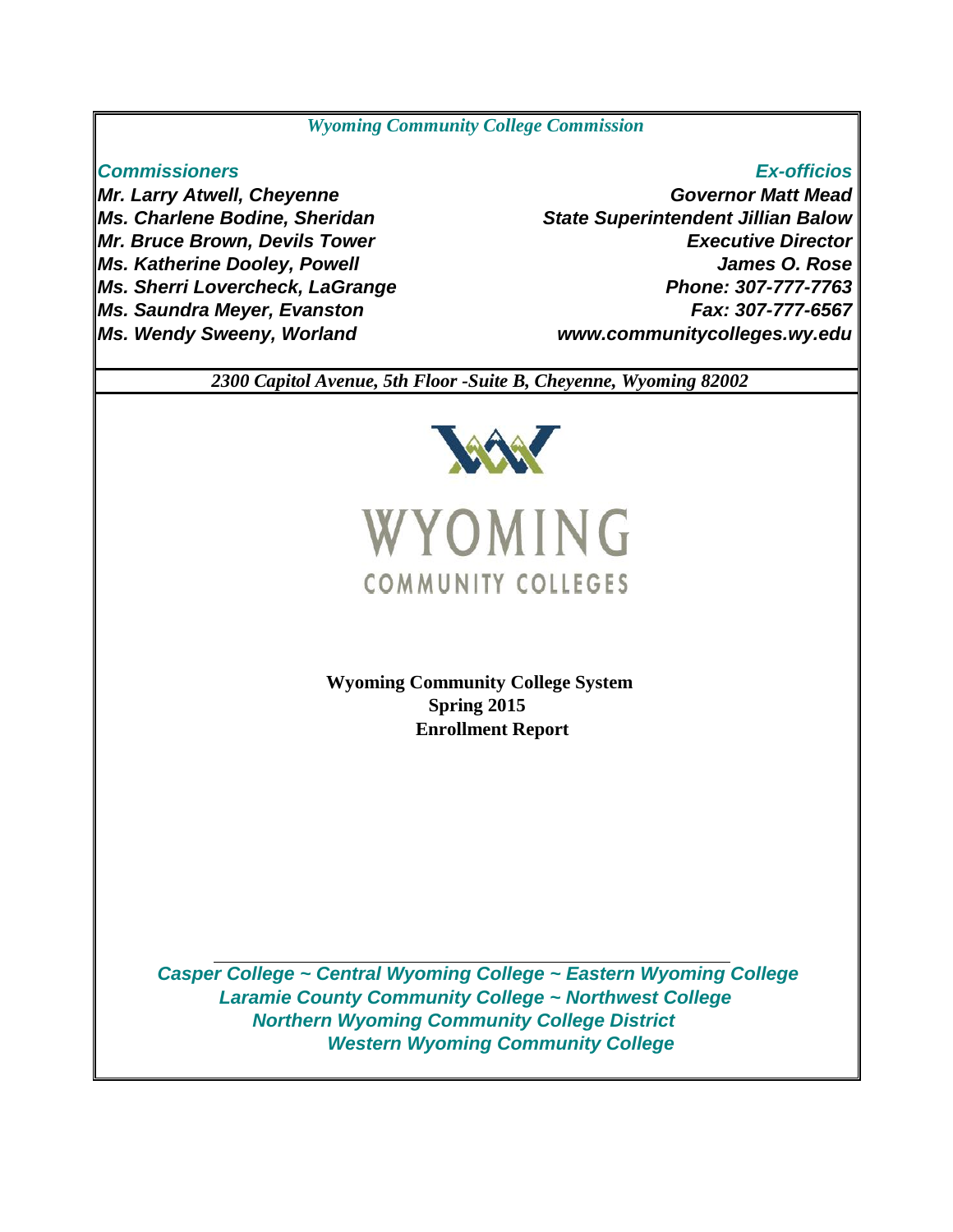This report provides a look at the Spring 2015 term's enrollment in categories such as student load, location and demographics of the community college student population. The content and format of this report have been developed through a collaborative effort between the Wyoming Community College Commission and the Institutional Research Council members representing the seven community colleges. Most of the tables relay data that have been tracked by both of the aforementioned entities for over 14 years.

The enrollment reports continue to evolve as new data sets are needed to meet federal mandates, as well as to meet current requirements of the state and community colleges.

Pertinent information to keep in mind while reading this report includes the following:

- Data in this report represent student enrollment the day after 12% of each course had been completed.

- Student headcount in this report includes students who are enrolled for a letter grade, pass/fail designation as well as those who are auditing a course.

- Full-time designation is achieved by being enrolled in a minimum of twelve (12) credit hours in one semester.

-"Full-time equivalency means the number of approved academic or vocational-technical credit hours for each class for which students are enrolled divided by twelve (12)". W.S. 21-18-102 (a)(xii).

- "Duplicated headcount" means that within a survey or polling exercise of numerous programs and/or courses, a student may be counted more than once. WCCC Rules -2013

- "Unduplicated headcount" means that within a survey or polling exercise of numerous programs and/or courses, a student shall be counted only once. WCCC Rules -2013

For additional information and discussion regarding this report, please refer to the Wyoming Community Colleges Commission's meeting minutes for October 20,2015 located on the Wyoming Community College Commission's website at http://communitycolleges.wy.edu/enrollmentstatistics.aspx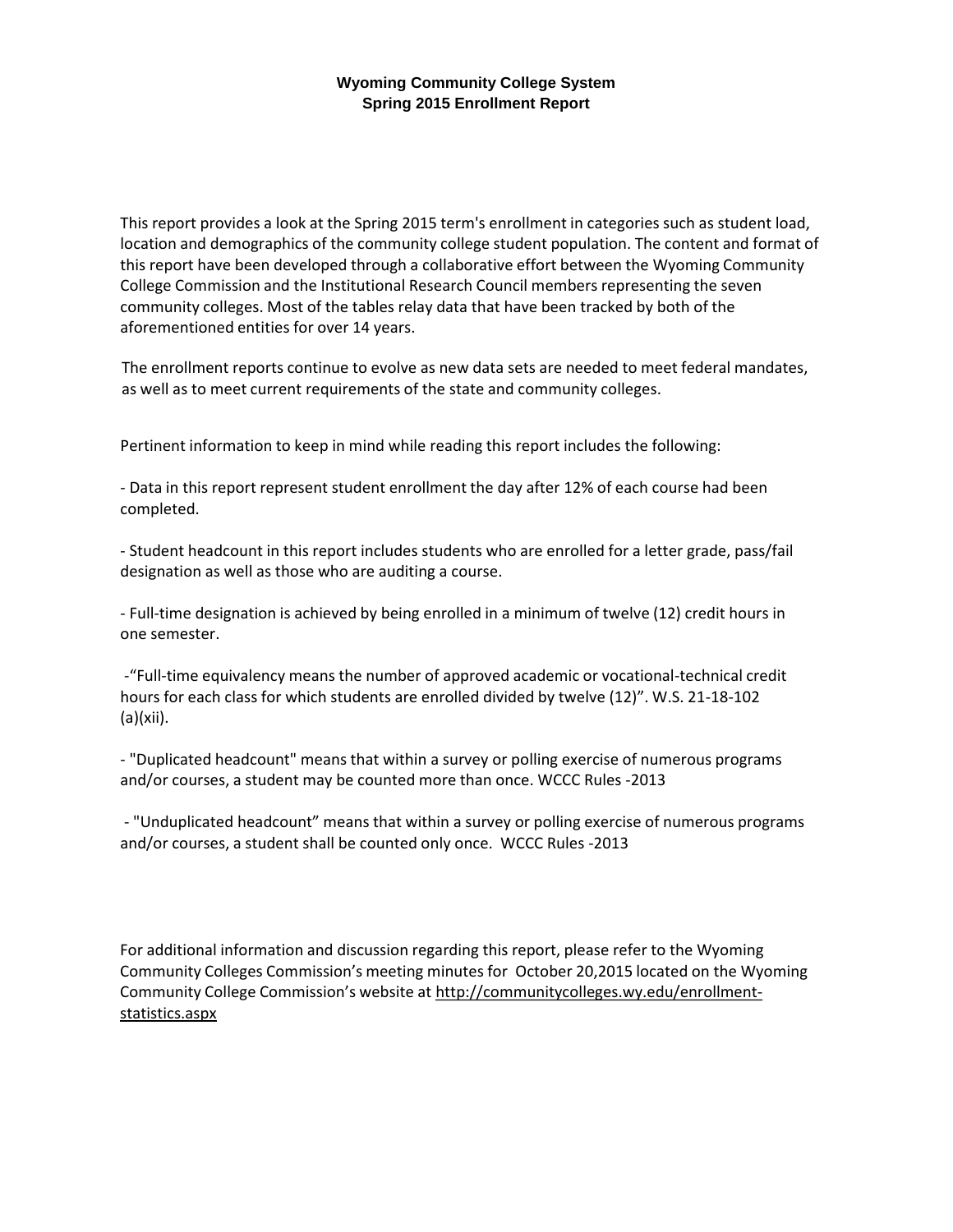|                                                                                                          |                |                   |              | Table 1 |                   |                   |                          |            |
|----------------------------------------------------------------------------------------------------------|----------------|-------------------|--------------|---------|-------------------|-------------------|--------------------------|------------|
| <b>WYOMING COMMUNITY COLLEGE SYSTEM</b>                                                                  |                |                   |              |         |                   |                   | <b>Enrollment Report</b> |            |
|                                                                                                          |                | Credit Headcount* |              |         |                   |                   | Credit FTE**             |            |
| College                                                                                                  | Full-time      | Part-time         | <b>Total</b> | Percent | Full-time         | Part-time         | Total                    | Percent    |
| Casper                                                                                                   | 1.466          | 2.169             | 3,635        | 17.1%   | 1.858.22          | 952.68            | 2,810.90                 | 20.0%      |
| Central                                                                                                  | 550            | 1.291             | 1.841        | 8.7%    | 698.91            | 450.05            | 1.148.96                 | 8.2%       |
| Eastern                                                                                                  | 516            | 1,213             | 1,729        | 8.1%    | 676.92            | 424.00            | 1.100.92                 | 7.8%       |
| LCCC                                                                                                     | 1,682          | 2,822             | 4,504        | 21.2%   | 2,032.09          | 1,184.34          | 3,216.43                 | 22.9%      |
| <b>Northwest</b>                                                                                         | 921            | 880               | 1,801        | 8.5%    | 1,216.50          | 316.67            | 1,533.17                 | 10.9%      |
| <b>NWCCD</b>                                                                                             | 1,116          | 2,926             | 4,042        | 19.0%   | 1,380.80          | 723.46            | 2,104.26                 | 15.0%      |
| Western                                                                                                  | 1.008          | 2.661             | 3,669        | 17.3%   | 1,294.37          | 827.21            | 2,121.58                 | 15.1%      |
| <b>Total</b><br>Percent                                                                                  | 7.259<br>34.2% | 13,962<br>65.8%   | 21,221       | 100%    | 9,157.81<br>65.2% | 4,878.41<br>34.8% | 14.036.22                | 100%       |
| *These counts include on-campus, distance education, auditing, compressed video and telecourse students. |                |                   |              |         |                   |                   |                          |            |
| ** FTE values may not be equal to tables 4, 7b, 8 & 10 due to rounding in the enrollment program         |                |                   |              |         |                   |                   |                          |            |
| Source: Wyoming Community College Commission                                                             |                |                   |              |         |                   |                   | Date:                    | 2015/07/07 |

| Table 2 |  |
|---------|--|
|---------|--|

| <b>WYOMING COMMUNITY COLLEGE SYSTEM</b>                                                                  |                                                             |                  |                 |                |                |                |                | <b>Credit Headcount* By Age</b> |             |                  |  |
|----------------------------------------------------------------------------------------------------------|-------------------------------------------------------------|------------------|-----------------|----------------|----------------|----------------|----------------|---------------------------------|-------------|------------------|--|
| College                                                                                                  | < 17                                                        | $17 - 24$        | 25-29           | 30-34          | 35-39          | 40-49          | 50-59          | $\geq 60$                       | Unknown     | <b>Total</b>     |  |
| Casper                                                                                                   | 228                                                         | 1,988            | 408             | 290            | 193            | 216            | 123            | 184                             | 5           | 3,635            |  |
| Central                                                                                                  | 73                                                          | 878              | 235             | 139            | 111            | 159            | 136            | 108                             | 2           | 1,841            |  |
| Eastern                                                                                                  | 190                                                         | 1,026            | 92              | 85             | 79             | 110            | 73             | 72                              | 2           | 1,729            |  |
| <b>LCCC</b>                                                                                              | 247                                                         | 2,585            | 589             | 356            | 189            | 257            | 156            | 117                             | 8           | 4,504            |  |
| <b>Northwest</b>                                                                                         | 45                                                          | 1,203            | 139             | 95             | 62             | 99             | 67             | 91                              | 0           | 1,801            |  |
| <b>NWCCD</b>                                                                                             | 117                                                         | 1,852            | 406             | 359            | 302            | 407            | 400            | 198                             |             | 4,042            |  |
| Western                                                                                                  | 306                                                         | 1,836            | 337             | 285            | 245            | 279            | 208            | 149                             | 24          | 3,669            |  |
| System<br>Percent                                                                                        | 1,206<br>5.68%                                              | 11,368<br>53.57% | 2,206<br>10.40% | 1,609<br>7.58% | 1,181<br>5.57% | 1,527<br>7.20% | 1,163<br>5.48% | 919<br>4.33%                    | 42<br>0.20% | 21,221<br>100%   |  |
| Average Age                                                                                              | Casper                                                      | Central          | <b>EWC</b>      | <b>LCCC</b>    | Northwest      | <b>NWCCD</b>   | Western        |                                 |             |                  |  |
| Men                                                                                                      | 28.41                                                       | 31.36            | 26.17           | 26.60          | 25.01          | 34.20          | 29.19          |                                 |             |                  |  |
| Women                                                                                                    | 27.51                                                       | 29.33            | 26.09           | 26.58          | 27.84          | 27.34          | 27.12          |                                 |             |                  |  |
| Part-time                                                                                                | 30.61<br>32.41<br>27.68<br>30.99<br>34.43<br>29.86<br>27.76 |                  |                 |                |                |                |                |                                 |             |                  |  |
| Full-time                                                                                                | 23.86                                                       | 25.22            | 22.28           | 24.77          | 22.68          | 23.16          | 23.70          |                                 |             |                  |  |
| *These counts include on-campus, distance education, auditing, compressed video and telecourse students. |                                                             |                  |                 |                |                |                |                |                                 |             |                  |  |
| Source: Wyoming Community College Commission                                                             |                                                             |                  |                 |                |                |                |                |                                 |             | Date: 2015/07/07 |  |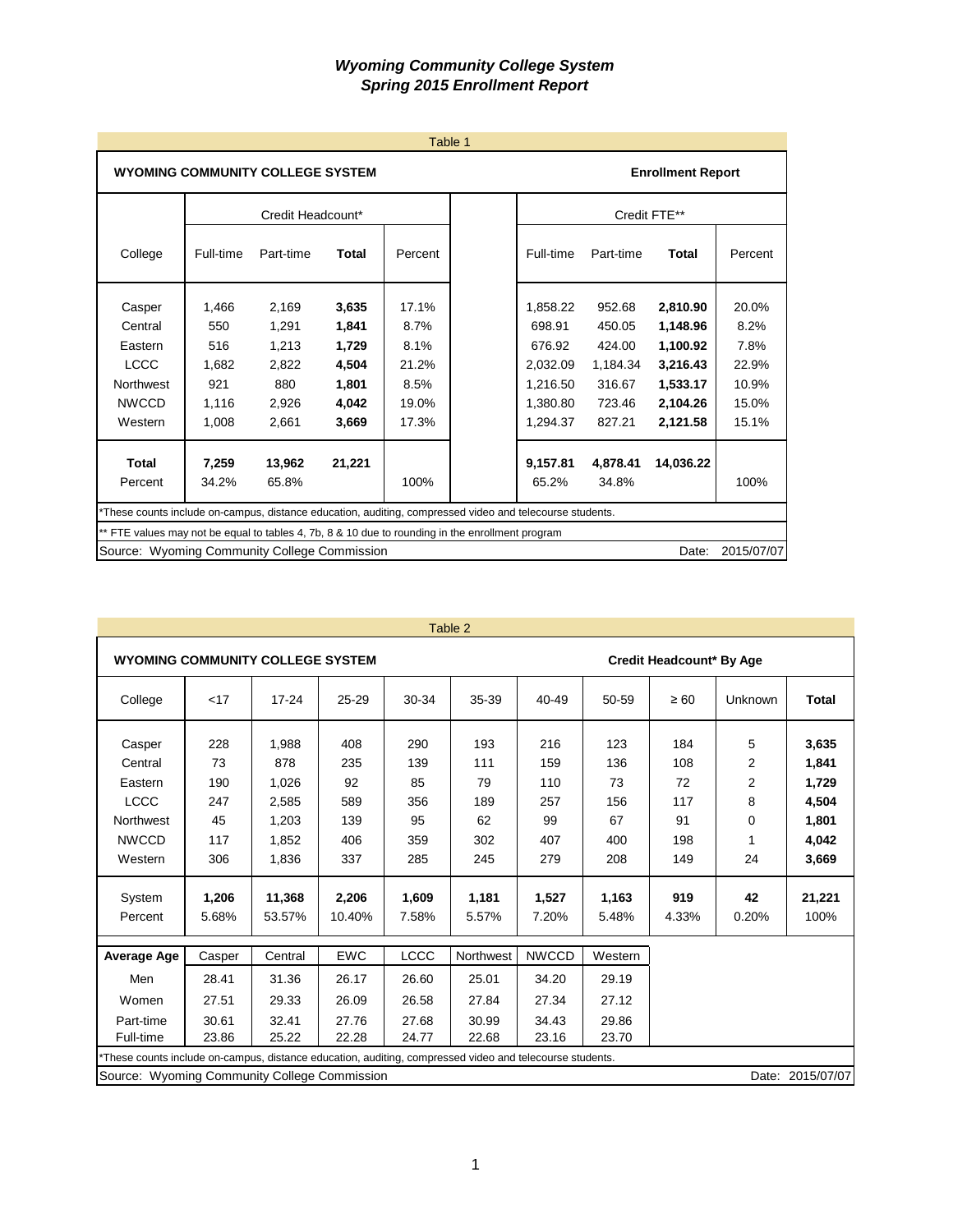### Table 3

## WYOMING COMMUNITY COLLEGE SYSTEM **COMMUNITY COLLEGE SYSTEM COMMUNITY COLLEGE SYSTEM**

| County                                                                                                  | Casper | Central      | Eastern        | <b>LCCC</b>    | Northwest NWCCD Western |                |                | County<br><b>Total</b> | County<br>Percent*<br>In-state<br>Enrollment | County<br>Pop.**                         | Credit<br>Students as<br>% of Pop. |
|---------------------------------------------------------------------------------------------------------|--------|--------------|----------------|----------------|-------------------------|----------------|----------------|------------------------|----------------------------------------------|------------------------------------------|------------------------------------|
| Albany                                                                                                  | 33     | 10           | 18             | 769            | 6                       | 11             | $\overline{4}$ | 851                    | 4.60%                                        | 36,299                                   | 2.34%                              |
| <b>Big Horn</b>                                                                                         | 22     | 9            | 5              | 12             | 319                     | 17             | $\overline{2}$ | 386                    | 2.09%                                        | 11,668                                   | 3.31%                              |
| Campbell                                                                                                | 69     | 19           | 23             | 35             | 14                      | 1,788          | 4              | 1,952                  | 10.55%                                       | 46,133                                   | 4.23%                              |
| Carbon                                                                                                  | 46     | 40           | 10             | 32             | 5                       | 9              | 236            | 378                    | 2.04%                                        | 15,885                                   | 2.38%                              |
| Converse                                                                                                | 159    | 9            | 326            | 11             | 5                       | 32             | 5              | 547                    | 2.96%                                        | 13,833                                   | 3.95%                              |
| Crook                                                                                                   | 12     | 3            | 136            | 6              | 9                       | 75             | 1              | 242                    | 1.31%                                        | 7,083                                    | 3.42%                              |
| Fremont                                                                                                 | 62     | 1,019        | 12             | 32             | 16                      | 25             | 19             | 1,185                  | 6.41%                                        | 40,123                                   | 2.95%                              |
| Goshen                                                                                                  | 25     | 3            | 481            | 23             | 4                       | 5              | $\overline{2}$ | 543                    | 2.94%                                        | 13,249                                   | 4.10%                              |
| <b>Hot Springs</b>                                                                                      | 14     | 54           | $\overline{7}$ | $\overline{2}$ | 8                       | 10             | $\overline{2}$ | 97                     | 0.52%                                        | 4,812                                    | 2.02%                              |
| Johnson                                                                                                 | 22     | 3            | 5              | $\overline{7}$ | 5                       | 174            | 3              | 219                    | 1.18%                                        | 8,569                                    | 2.56%                              |
| Laramie                                                                                                 | 84     | 31           | 55             | 2,795          | 13                      | 53             | 10             | 3,041                  | 16.44%                                       | 91,738                                   | 3.31%                              |
| Lincoln                                                                                                 | 31     | 18           | 4              | 14             | 11                      | 6              | 310            | 394                    | 2.13%                                        | 18,106                                   | 2.18%                              |
| Natrona                                                                                                 | 2,491  | 26           | 32             | 28             | 14                      | 30             | $\overline{7}$ | 2,628                  | 14.21%                                       | 75,450                                   | 3.48%                              |
| Niobrara                                                                                                | 12     | $\mathbf{1}$ | 44             | 3              | $\mathbf 0$             | $\overline{7}$ | 1              | 68                     | 0.37%                                        | 2,484                                    | 2.74%                              |
| Park                                                                                                    | 39     | 14           | 5              | 15             | 806                     | 37             | 9              | 925                    | 5.00%                                        | 28,205                                   | 3.28%                              |
| Platte                                                                                                  | 41     | 11           | 128            | 35             | $\mathbf 0$             | 14             | 1              | 230                    | 1.24%                                        | 8,667                                    | 2.65%                              |
| Sheridan                                                                                                | 38     | 9            | 5              | 10             | 15                      | 1,103          | 8              | 1,188                  | 6.42%                                        | 29,116                                   | 4.08%                              |
| Sublette                                                                                                | 12     | 22           | 6              | 11             | 6                       | 8              | 244            | 309                    | 1.67%                                        | 10,247                                   | 3.02%                              |
| Sweetwater                                                                                              | 26     | 22           | 9              | 23             | 5                       | 11             | 1,851          | 1,947                  | 10.53%                                       | 43,806                                   | 4.44%                              |
| Teton                                                                                                   | 24     | 163          | 4              | 14             | 4                       | 5              | 14             | 228                    | 1.23%                                        | 21,294                                   | 1.07%                              |
| Uinta                                                                                                   | 15     | 32           | 6              | 13             | $\overline{7}$          | 11             | 577            | 661                    | 3.57%                                        | 21,118                                   | 3.13%                              |
| Washakie                                                                                                | 20     | 16           | 6              | 10             | 85                      | 43             | $\overline{4}$ | 184                    | 0.99%                                        | 8,533                                    | 2.16%                              |
| Weston                                                                                                  | 22     | 3            | 208            | $\overline{7}$ | 5                       | 48             | 0              | 293                    | 1.58%                                        | 7,208                                    | 4.06%                              |
| In-County                                                                                               | 2,491  | 1,019        | 481            | 2,795          | 806                     | 1,103          | 1,851          | 10,546                 |                                              | ** U.S. Census Bureau-2010               |                                    |
| Out County                                                                                              | 828    | 518          | 1,054          | 1,112          | 556                     | 2,419          | 1,463          | 7,950                  | <b>County Population</b>                     |                                          | 563,626                            |
| <b>Total In-State</b>                                                                                   | 3,319  | 1,537        | 1,535          | 3,907          | 1,362                   | 3,522          | 3,314          | 18,496                 |                                              |                                          |                                    |
| ***Non-Resident                                                                                         | 296    | 283          | 191            | 546            | 371                     | 498            | 317            | 2,502                  |                                              |                                          |                                    |
| International                                                                                           | 20     | 21           | 3              | 51             | 68                      | 22             | 38             | 223                    |                                              |                                          |                                    |
| <b>Total</b>                                                                                            | 3,635  | 1,841        | 1,729          | 4,504          | 1,801                   | 4,042          | 3,669          | 21,221                 |                                              | **http://2010.census.gov/2010census/data |                                    |
| % In-County                                                                                             | 68.53% | 55.35%       | 27.82%         | 62.06%         | 44.75%                  | 27.29%         | 50.45%         | 49.70%                 |                                              |                                          |                                    |
| % Out County                                                                                            | 22.78% | 28.14%       | 60.96%         | 24.69%         | 30.87%                  | 59.85%         | 39.87%         | 37.46%                 |                                              | % Percent of Total In-State              |                                    |
| % In-State                                                                                              | 91.31% | 83.49%       | 88.78%         | 86.75%         | 75.62%                  | 87.14%         | 90.32%         | 87.16%                 |                                              | <b>Students to State Population</b>      | 3.28%                              |
| % Non-Res                                                                                               | 8.14%  | 15.37%       | 11.05%         | 12.12%         | 20.60%                  | 12.32%         | 8.64%          | 11.79%                 |                                              |                                          |                                    |
| % International                                                                                         | 0.55%  | 1.14%        | 0.17%          | 1.13%          | 3.78%                   | 0.54%          | 1.04%          | 1.05%                  |                                              |                                          |                                    |
| These counts include on-campus, distance education, auditing, compressed video and telecourse students. |        |              |                |                |                         |                |                |                        |                                              |                                          |                                    |
| Non Resident totals include "unspecified" students                                                      |        |              |                |                |                         |                |                |                        |                                              |                                          |                                    |
| Source: Wyoming Community College Commission                                                            |        |              |                |                |                         |                |                |                        |                                              | Date:                                    | 2015/07/07                         |
|                                                                                                         |        |              |                |                |                         |                |                |                        |                                              |                                          |                                    |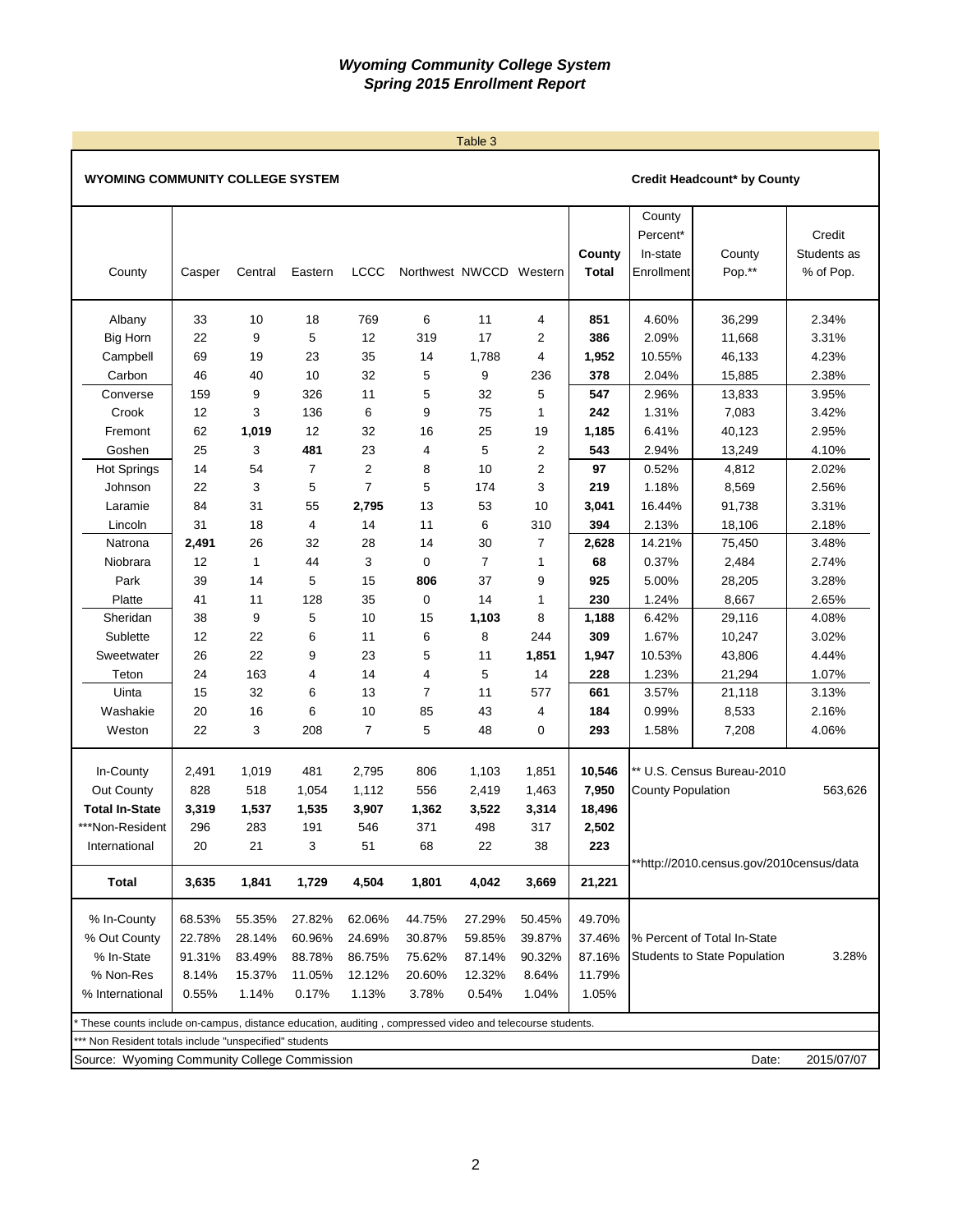|                                                                                                                                                                                 |                                                                                                             |                                                                                                     |                                                                                                  | Table 4                                                                                           |                                                                                                    |                                                                                                       |                                                                                                        |                                                                                                                         |
|---------------------------------------------------------------------------------------------------------------------------------------------------------------------------------|-------------------------------------------------------------------------------------------------------------|-----------------------------------------------------------------------------------------------------|--------------------------------------------------------------------------------------------------|---------------------------------------------------------------------------------------------------|----------------------------------------------------------------------------------------------------|-------------------------------------------------------------------------------------------------------|--------------------------------------------------------------------------------------------------------|-------------------------------------------------------------------------------------------------------------------------|
| <b>WYOMING COMMUNITY COLLEGE SYSTEM</b>                                                                                                                                         |                                                                                                             |                                                                                                     |                                                                                                  |                                                                                                   |                                                                                                    |                                                                                                       | Credit FTE by County*                                                                                  |                                                                                                                         |
| County                                                                                                                                                                          | Casper                                                                                                      | Central                                                                                             | Eastern                                                                                          | LCCC                                                                                              | Northwest                                                                                          | <b>NWCCD</b>                                                                                          | Western                                                                                                | County<br><b>Total</b>                                                                                                  |
| Albany<br><b>Big Horn</b><br>Campbell<br>Carbon<br>Converse<br>Crook<br>Fremont<br>Goshen<br><b>Hot Springs</b><br>Johnson<br>Laramie                                           | 29.24<br>21.37<br>67.11<br>46.11<br>150.11<br>12.92<br>59.58<br>24.82<br>14.44<br>19.67<br>59.75            | 5.75<br>1.75<br>8.79<br>22.08<br>4.17<br>1.08<br>618.79<br>0.67<br>31.50<br>1.08<br>10.25           | 16.33<br>4.17<br>19.58<br>12.50<br>178.75<br>77.58<br>9.00<br>241.58<br>6.83<br>2.92<br>59.00    | 469.42<br>9.67<br>32.42<br>29.75<br>7.92<br>6.33<br>28.17<br>16.42<br>1.92<br>5.92<br>1,958.42    | 6.75<br>242.13<br>15.83<br>6.17<br>3.21<br>12.25<br>15.54<br>4.75<br>7.25<br>3.75<br>12.04         | 10.67<br>15.17<br>682.29<br>6.33<br>15.54<br>32.42<br>21.67<br>5.21<br>10.13<br>115.83<br>37.25       | 2.04<br>3.00<br>0.83<br>104.67<br>1.38<br>0.33<br>6.08<br>0.67<br>2.67<br>0.83<br>10.71                | 540.20<br>297.26<br>826.85<br>227.61<br>361.08<br>142.91<br>758.83<br>294.12<br>74.74<br>150.00<br>2,147.42             |
| Lincoln<br>Natrona<br>Niobrara<br>Park<br>Platte<br>Sheridan<br>Sublette<br>Sweetwater<br>Teton<br>Uinta<br>Washakie<br>Weston                                                  | 19.03<br>1,747.00<br>12.54<br>36.69<br>37.81<br>29.17<br>12.00<br>21.19<br>14.83<br>13.24<br>15.78<br>20.83 | 9.58<br>10.58<br>1.08<br>10.54<br>6.75<br>2.50<br>24.88<br>15.67<br>87.75<br>24.58<br>10.33<br>1.83 | 4.83<br>27.92<br>24.08<br>4.08<br>56.50<br>5.33<br>4.58<br>9.67<br>3.50<br>6.75<br>6.92<br>83.42 | 11.33<br>18.58<br>1.42<br>8.83<br>27.75<br>6.75<br>8.50<br>17.83<br>8.42<br>10.50<br>9.33<br>3.42 | 13.25<br>11.54<br>0.00<br>523.92<br>0.00<br>11.88<br>6.46<br>5.50<br>5.50<br>8.00<br>57.08<br>5.63 | 6.25<br>23.54<br>9.92<br>23.83<br>12.88<br>573.96<br>8.75<br>11.46<br>5.42<br>12.04<br>45.71<br>17.33 | 168.63<br>2.50<br>0.25<br>5.67<br>0.33<br>3.13<br>106.58<br>1,039.67<br>6.67<br>360.38<br>3.58<br>0.00 | 232.90<br>1,841.66<br>49.29<br>613.56<br>142.02<br>632.72<br>171.75<br>1,120.99<br>132.09<br>435.49<br>148.73<br>132.46 |
| In-County<br>Out County<br><b>Total In-State</b><br>**Non-Resident<br>International<br><b>Total</b>                                                                             | 1,747.00<br>738.23<br>2,485.23<br>301.51<br>24.17<br>2,810.91                                               | 618.79<br>293.19<br>911.98<br>222.29<br>14.67<br>1,148.94                                           | 241.58<br>624.24<br>865.82<br>232.08<br>3.00<br>1,100.90                                         | 1,958.42<br>740.60<br>2,699.02<br>471.75<br>45.67<br>3,216.44                                     | 523.92<br>454.51<br>978.43<br>459.25<br>95.50<br>1,533.18                                          | 573.96<br>1,129.64<br>1,703.60<br>373.75<br>26.92<br>2,104.27                                         | 1,039.67<br>790.93<br>1,830.60<br>241.25<br>49.75<br>2,121.60                                          | 6,703.34<br>4,771.34<br>11,474.68<br>2,301.88<br>259.68<br>14,036.24                                                    |
| % In-County<br>% Out County<br>% In-State<br>% Non-Resident<br>% International<br>FTE values may not be equal to Table 1, 7b, 8 & 10 due to rounding in the enrollment program. | 62.15%<br>26.26%<br>88.41%<br>10.73%<br>0.86%                                                               | 53.86%<br>25.52%<br>79.38%<br>19.35%<br>1.28%                                                       | 21.94%<br>56.70%<br>78.65%<br>21.08%<br>0.27%                                                    | 60.89%<br>23.03%<br>83.91%<br>14.67%<br>1.42%                                                     | 34.17%<br>29.64%<br>63.82%<br>29.95%<br>6.23%                                                      | 27.28%<br>53.68%<br>80.96%<br>17.76%<br>1.28%                                                         | 49.00%<br>37.28%<br>86.28%<br>11.37%<br>2.34%                                                          | 47.76%<br>33.99%<br>81.75%<br>16.40%<br>1.85%                                                                           |
| ** Non Resident totals include "unspecified" students<br>Source: Wyoming Community College Commission                                                                           |                                                                                                             |                                                                                                     |                                                                                                  |                                                                                                   |                                                                                                    |                                                                                                       | Date:                                                                                                  | 2015/07/07                                                                                                              |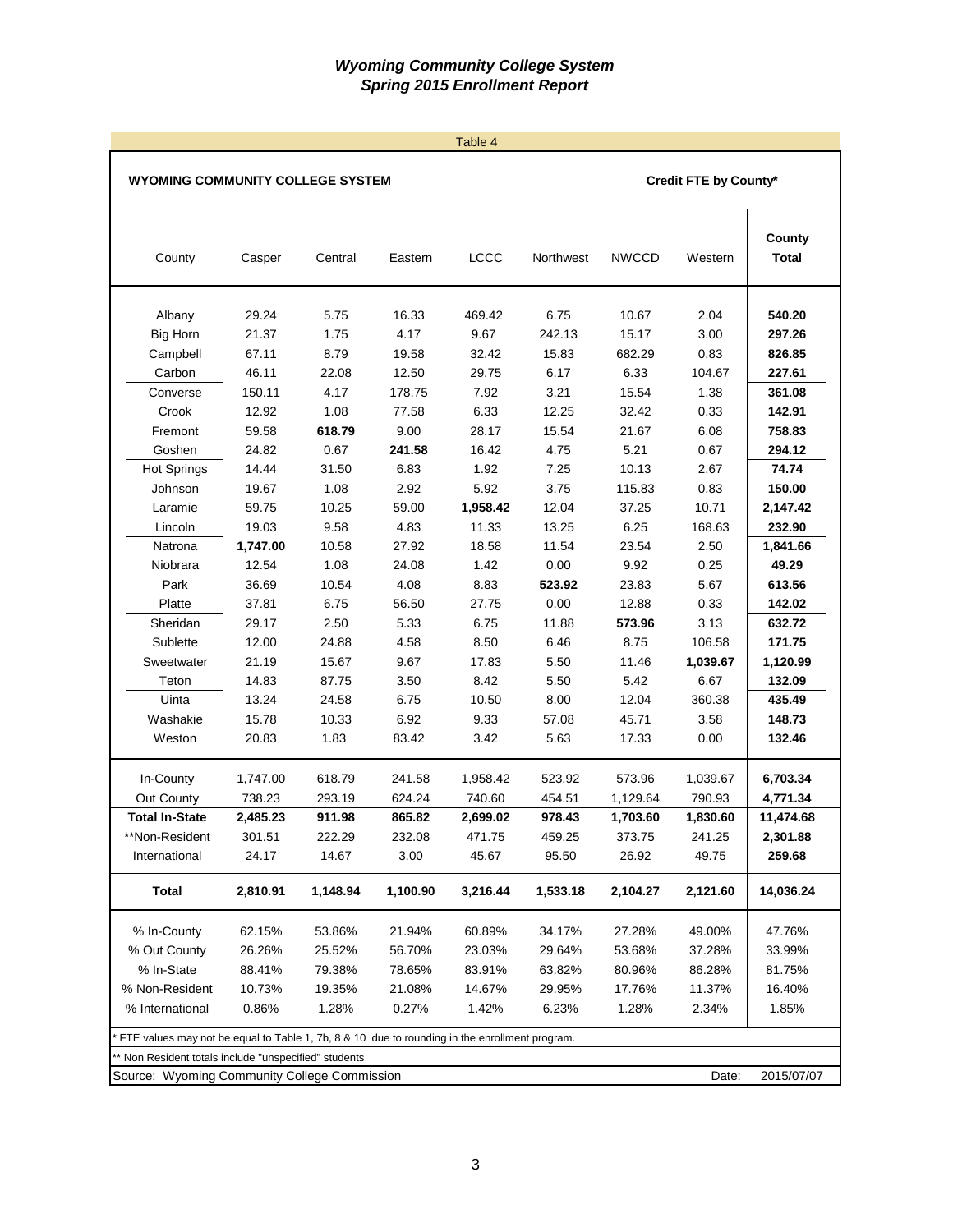|                                                                                                          |        |                |                |             | Table 5   |              |         |                                   |                  |
|----------------------------------------------------------------------------------------------------------|--------|----------------|----------------|-------------|-----------|--------------|---------|-----------------------------------|------------------|
| WYOMING COMMUNITY COLLEGE SYSTEM                                                                         |        |                |                |             |           |              |         | <b>Headcount* by Credit Hours</b> |                  |
| <b>Credit Hours</b>                                                                                      | Casper | Central        | Eastern        | <b>LCCC</b> | Northwest | <b>NWCCD</b> | Western | <b>Total</b>                      | Percent          |
| $<$ 1                                                                                                    | 6      | 67             | $\mathbf 0$    | 0           | 30        | 1024         | 334     | 1,461                             | 6.88%            |
| 1                                                                                                        | 152    | 85             | 291            | 127         | 128       | 528          | 419     | 1,730                             | 8.15%            |
| 2                                                                                                        | 126    | 188            | 66             | 214         | 41        | 40           | 162     | 837                               | 3.94%            |
| 3                                                                                                        | 385    | 393            | 256            | 951         | 216       | 544          | 698     | 3,443                             | 16.22%           |
| 4                                                                                                        | 398    | 163            | 149            | 277         | 156       | 157          | 284     | 1,584                             | 7.46%            |
| 5                                                                                                        | 213    | 25             | 87             | 136         | 42        | 34           | 32      | 569                               | 2.68%            |
| 6                                                                                                        | 237    | 111            | 93             | 349         | 72        | 153          | 273     | 1,288                             | 6.07%            |
| $\overline{7}$                                                                                           | 155    | 59             | 91             | 170         | 75        | 98           | 155     | 803                               | 3.78%            |
| 8                                                                                                        | 132    | 50             | 53             | 109         | 29        | 65           | 81      | 519                               | 2.45%            |
| 9                                                                                                        | 117    | 68             | 46             | 196         | 33        | 103          | 110     | 673                               | 3.17%            |
| 10                                                                                                       | 158    | 57             | 58             | 127         | 38        | 119          | 74      | 631                               | 2.97%            |
| 11                                                                                                       | 90     | 25             | 23             | 166         | 20        | 61           | 39      | 424                               | 2.00%            |
| 12                                                                                                       | 263    | 121            | 60             | 495         | 123       | 200          | 174     | 1,436                             | 6.77%            |
| 13                                                                                                       | 253    | 94             | 59             | 353         | 123       | 207          | 163     | 1,252                             | 5.90%            |
| 14                                                                                                       | 222    | 52             | 80             | 200         | 96        | 166          | 104     | 920                               | 4.34%            |
| 15                                                                                                       | 160    | 51             | 50             | 173         | 112       | 183          | 131     | 860                               | 4.05%            |
| 16                                                                                                       | 160    | 72             | 66             | 150         | 136       | 103          | 112     | 799                               | 3.77%            |
| 17                                                                                                       | 122    | 46             | 55             | 96          | 93        | 103          | 97      | 612                               | 2.88%            |
| 18                                                                                                       | 92     | 31             | 75             | 55          | 66        | 68           | 83      | 470                               | 2.21%            |
| 19                                                                                                       | 79     | 20             | 31             | 70          | 69        | 29           | 45      | 343                               | 1.62%            |
| 20                                                                                                       | 42     | 28             | 21             | 25          | 49        | 24           | 35      | 224                               | 1.06%            |
| 21                                                                                                       | 22     | 16             | $\overline{7}$ | 14          | 25        | 12           | 32      | 128                               | 0.60%            |
| 22                                                                                                       | 17     | $\overline{7}$ | 8              | 10          | 9         | 9            | 15      | 75                                | 0.35%            |
| >22                                                                                                      | 34     | 12             | 4              | 41          | 20        | 12           | 17      | 140                               | 0.66%            |
| <b>Total</b>                                                                                             | 3,635  | 1,841          | 1,729          | 4,504       | 1,801     | 4,042        | 3,669   | 21,221                            | 100%             |
| *These counts include on-campus, distance education, auditing, compressed video and telecourse students. |        |                |                |             |           |              |         |                                   |                  |
| Source: Wyoming Community College Commission                                                             |        |                |                |             |           |              |         |                                   | Date: 2015/07/07 |

|                                                                                                          |        |         |         |       | Table 6   |              |         |        |                             |
|----------------------------------------------------------------------------------------------------------|--------|---------|---------|-------|-----------|--------------|---------|--------|-----------------------------|
| <b>WYOMING COMMUNITY COLLEGE SYSTEM</b>                                                                  |        |         |         |       |           |              |         |        | <b>Headcount* by Gender</b> |
| Gender                                                                                                   | Casper | Central | Eastern | LCCC  | Northwest | <b>NWCCD</b> | Western | Total  | Percent                     |
| Women                                                                                                    | 2.110  | 995     | 729     | 2.687 | 1.103     | 1.698        | 1,827   | 11.149 | 52.54%                      |
| Men                                                                                                      | 1.525  | 846     | 1.000   | 1.817 | 698       | 2.344        | 1.842   | 10.072 | 47.46%                      |
| <b>Total</b>                                                                                             | 3.635  | 1.841   | 1.729   | 4.504 | 1.801     | 4.042        | 3,669   | 21.221 | 100%                        |
| *These counts include on-campus, distance education, auditing, compressed video and telecourse students. |        |         |         |       |           |              |         |        |                             |
| Source: Wyoming Community College Commission                                                             |        |         |         |       |           |              |         |        | Date: 2015/07/07            |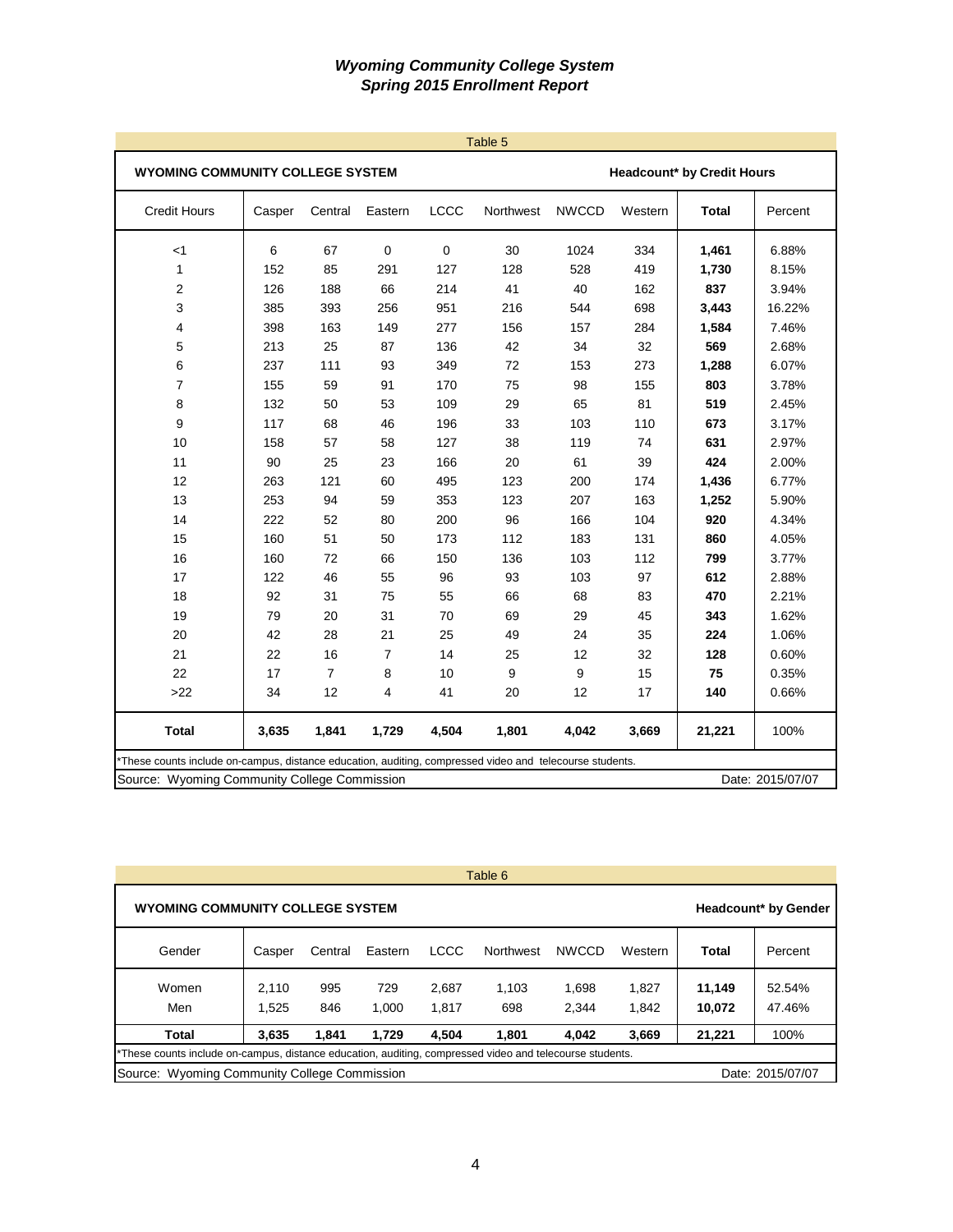# 5

# **WYOMING COMMUNITY COLLEGE SYSTEM**

|                   |                             | Full-Time                                                                                                |          |              |            | Part-Time  |              |                |              | Total      |              | Grand          |
|-------------------|-----------------------------|----------------------------------------------------------------------------------------------------------|----------|--------------|------------|------------|--------------|----------------|--------------|------------|--------------|----------------|
| College           | Acad                        | Occup                                                                                                    | Undec    | Total        | Acad       | Occup      | Undec        | Total          | Acad         | Occup      | Undec        | Total          |
| Casper<br>Central | 1,033<br>336                | 390<br>193                                                                                               | 43<br>21 | 1,466<br>550 | 473<br>236 | 224<br>250 | 1,472<br>805 | 2,169<br>1,291 | 1,506<br>572 | 614<br>443 | 1,515<br>826 | 3,635<br>1,841 |
| Eastern           | 233                         | 167                                                                                                      | 116      | 516          | 150        | 76         | 987          | 1,213          | 383          | 243        | 1,103        | 1,729          |
| <b>LCCC</b>       | 1,172                       | 472                                                                                                      | 38       | 1,682        | 884        | 304        | 1,634        | 2,822          | 2,056        | 776        | 1,672        | 4,504          |
| Northwest         | 626                         | 265                                                                                                      | 30       | 921          | 243        | 57         | 580          | 880            | 869          | 322        | 610          | 1,801          |
| <b>NWCCD</b>      | 734                         | 367                                                                                                      | 15       | 1,116        | 457        | 1,684      | 785          | 2,926          | 1,191        | 2,051      | 800          | 4,042          |
| Western           | 665                         | 304                                                                                                      | 39       | 1,008        | 450        | 273        | 1,938        | 2,661          | 1,115        | 577        | 1,977        | 3,669          |
| Total             | 4,799                       | 2,158                                                                                                    | 302      | 7,259        | 2,893      | 2,868      | 8,201        | 13,962         | 7,692        | 5,026      | 8,503        | 21,221         |
| Percent           | 66.11%                      | 29.73%                                                                                                   | 4.16%    |              | 20.72%     | 20.54%     | 58.74%       |                | 36.25%       | 23.68%     | 40.07%       |                |
|                   | Full-time/Part-time Percent |                                                                                                          |          | 34.21%       |            |            |              | 65.79%         |              |            |              |                |
|                   |                             | *These counts include on-campus, distance education, auditing, compressed video and telecourse students. |          |              |            |            |              |                |              |            |              |                |
|                   |                             | Source: Wyoming Community College Commission                                                             |          |              |            |            |              |                |              |            | Date:        | 2015/07/07     |

| Table 7b |  |
|----------|--|
|----------|--|

|                                                     |                                        | <b>WYOMING COMMUNITY COLLEGE SYSTEM</b>                                                        |                                  |                                              |                                      |                                     |                                      |                                        |                                            |                                      |                                      | FTE* by Program of Study                     |
|-----------------------------------------------------|----------------------------------------|------------------------------------------------------------------------------------------------|----------------------------------|----------------------------------------------|--------------------------------------|-------------------------------------|--------------------------------------|----------------------------------------|--------------------------------------------|--------------------------------------|--------------------------------------|----------------------------------------------|
|                                                     |                                        | Full-Time                                                                                      |                                  |                                              |                                      | Part-Time                           |                                      |                                        |                                            | <b>Total</b>                         |                                      |                                              |
| College                                             | Acad                                   | Occup                                                                                          | Undec                            | <b>Total</b>                                 | Acad                                 | Occup                               | Undec                                | <b>Total</b>                           | Acad                                       | Occup                                | Undec                                | Grand<br><b>Total</b>                        |
| Casper<br>Central<br>Eastern                        | 1,299.74<br>432.00<br>306.25           | 505.98<br>241.55<br>222.42                                                                     | 52.50<br>25.38<br>148.25         | 1,858.22<br>698.93<br>676.92                 | 265.84<br>107.71<br>74.25            | 150.94<br>128.50<br>30.25           | 535.90<br>213.84<br>319.50           | 952.68<br>450.05<br>424.00             | 1,565.58<br>539.71<br>380.50               | 656.92<br>370.05<br>252.67           | 588.40<br>239.22<br>467.75           | 2,810.90<br>1,148.98<br>1,100.92             |
| <b>LCCC</b><br>Northwest<br><b>NWCCD</b><br>Western | 1,381.00<br>827.33<br>889.46<br>854.08 | 606.08<br>352.46<br>473.75<br>393.12                                                           | 45.00<br>36.71<br>17.58<br>47.17 | 2,032.08<br>1,216.50<br>1,380.79<br>1,294.37 | 483.16<br>112.04<br>263.17<br>197.04 | 196.75<br>26.79<br>237.80<br>134.29 | 504.42<br>177.83<br>222.50<br>495.88 | 1,184.33<br>316.66<br>723.47<br>827.21 | 1,864.16<br>939.37<br>1,152.63<br>1,051.12 | 802.83<br>379.25<br>711.55<br>527.41 | 549.42<br>214.54<br>240.08<br>543.05 | 3,216.41<br>1,533.16<br>2,104.26<br>2,121.58 |
| Total                                               | 5.989.86                               | 2.795.36                                                                                       | 372.59                           | 9,157.81                                     | 1,503.21                             | 905.32                              | 2.469.87                             | 4.878.40                               | 7.493.07                                   | 3.700.68                             | 2.842.46                             | 14,036.21                                    |
| Percent                                             | 65.41%                                 | 30.52%                                                                                         | 4.07%                            |                                              | 30.81%                               | 18.56%                              | 50.63%                               |                                        | 53.38%                                     | 26.37%                               | 20.25%                               |                                              |
|                                                     | Full-time/Part-time Percent            |                                                                                                |                                  | 65.24%                                       |                                      |                                     |                                      | 34.76%                                 |                                            |                                      |                                      |                                              |
|                                                     |                                        | * FTE values may not be equal to Table 1, 4, 8 & 10 due to rounding in the enrollment program. |                                  |                                              |                                      |                                     |                                      |                                        |                                            |                                      |                                      |                                              |
|                                                     |                                        | Source: Wyoming Community College Commission                                                   |                                  |                                              |                                      |                                     |                                      |                                        |                                            |                                      | Date:                                | 2015/07/07                                   |

Table 7

**Credit Headcount\* by Program of Study**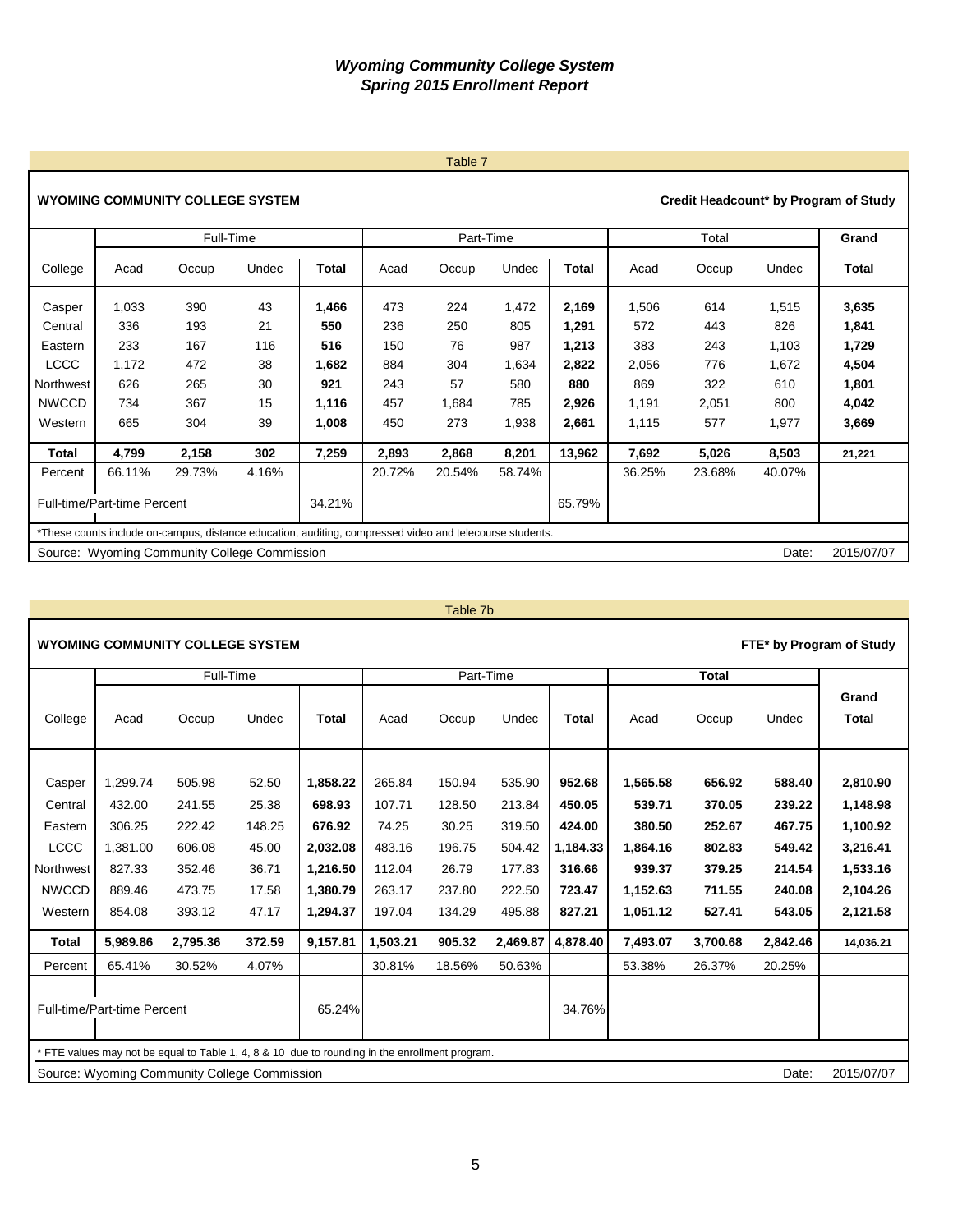|                                                                                             |                                                                          | Table 8                                                            |                                                                    |                                                                                  |
|---------------------------------------------------------------------------------------------|--------------------------------------------------------------------------|--------------------------------------------------------------------|--------------------------------------------------------------------|----------------------------------------------------------------------------------|
| <b>WYOMING COMMUNITY COLLEGE SYSTEM</b>                                                     |                                                                          |                                                                    | <b>Level of Instruction</b>                                        |                                                                                  |
|                                                                                             |                                                                          | Full-Time Equivalency*                                             |                                                                    |                                                                                  |
| College                                                                                     | Level I                                                                  | Level II                                                           | Level III                                                          | Total                                                                            |
| Casper<br>Central<br>Eastern<br><b>LCCC</b><br>Northwest<br><b>NWCCD</b><br>Western         | 1,184.33<br>462.92<br>480.17<br>1,548.58<br>664.42<br>914.75<br>1,046.50 | 865.17<br>404.33<br>391.92<br>960.42<br>508.08<br>570.25<br>571.58 | 761.40<br>281.71<br>228.83<br>707.42<br>360.67<br>619.25<br>503.50 | 2,810.90<br>1,148.96<br>1,100.92<br>3,216.42<br>1,533.17<br>2,104.25<br>2,121.58 |
| Total                                                                                       | 6,301.67                                                                 | 4,271.75                                                           | 3,462.78                                                           | 14,036.20                                                                        |
| * FTE values may not be equal to Table 1, 4, 7b & 10 due to rounding in enrollment program. |                                                                          |                                                                    |                                                                    |                                                                                  |
| Source: Wyoming Community College Commission                                                |                                                                          |                                                                    |                                                                    | Date: 2015/07/07                                                                 |

| Table 9 |  |
|---------|--|
|         |  |

T

| <b>WYOMING COMMUNITY COLLEGE SYSTEM</b> |                                                                  |           | <b>Ten-Year History of Headcount</b> |             |           |              |           |           |                   |  |  |
|-----------------------------------------|------------------------------------------------------------------|-----------|--------------------------------------|-------------|-----------|--------------|-----------|-----------|-------------------|--|--|
| <b>Spring Term</b>                      | Casper                                                           | Central   | Eastern                              | <b>LCCC</b> | Northwest | <b>NWCCD</b> | Western   | Total     | Percent<br>Change |  |  |
| 2005                                    | 3,967                                                            | 1.701     | 1,436                                | 4.772       | 1.648     | 2,593        | 3,240     | 19,357    | N/A               |  |  |
| 2006                                    | 4.052                                                            | 1.488     | 1.349                                | 4.943       | 1.671     | 2.809        | 3.927     | 20,239    | 4.56%             |  |  |
| 2007                                    | 3,801                                                            | 1,509     | 1,435                                | 5,051       | 1.691     | 2,766        | 3,967     | 20,220    | $-0.09%$          |  |  |
| 2008                                    | 3,945                                                            | 1,779     | 1,466                                | 4,948       | 1.727     | 3.422        | 3.676     | 20,963    | 3.67%             |  |  |
| 2009                                    | 4.076                                                            | 1.964     | 1.597                                | 5,322       | 1.931     | 3,521        | 4.086     | 22,497    | 7.32%             |  |  |
| 2010                                    | 4,173                                                            | 2,250     | 1,603                                | 5,609       | 2,120     | 3,691        | 4,462     | 23,908    | 6.27%             |  |  |
| 2011                                    | 4,380                                                            | 2,268     | 1,731                                | 5,600       | 2,170     | 3,453        | 4,437     | 24,039    | 0.55%             |  |  |
| 2012                                    | 4,120                                                            | 2,084     | 1.863                                | 5,512       | 2,228     | 3,722        | 4,355     | 23,884    | $-0.64%$          |  |  |
| 2013                                    | 3,938                                                            | 2,220     | 1,780                                | 5,411       | 2,157     | 3,723        | 3,896     | 23,125    | $-3.18%$          |  |  |
| 2014                                    | 3,912                                                            | 2,006     | 1,842                                | 4,901       | 1.936     | 4,053        | 3,617     | 22,267    | $-3.71%$          |  |  |
| 2015                                    | 3,635                                                            | 1.841     | 1,729                                | 4.504       | 1.801     | 4.042        | 3,669     | 21,221    | $-4.70%$          |  |  |
|                                         |                                                                  |           |                                      |             |           |              |           |           |                   |  |  |
| 10-Year Change                          | $-8.37%$                                                         | 8.23%     | 20.40%                               | $-5.62%$    | 9.28%     | 55.88%       | 13.24%    | 9.63%     |                   |  |  |
| 5-Year Change                           | $-12.89%$                                                        | $-18.18%$ | 7.86%                                | $-19.70%$   | $-15.05%$ | 9.51%        | $-17.77%$ | $-11.24%$ |                   |  |  |
| 1-Year Change                           | $-7.08%$                                                         | $-8.23%$  | $-6.13%$                             | $-8.10%$    | $-6.97%$  | $-0.27%$     | 1.44%     | $-4.70%$  |                   |  |  |
|                                         | Source: Wyoming Community College Commission<br>Date: 2015/07/07 |           |                                      |             |           |              |           |           |                   |  |  |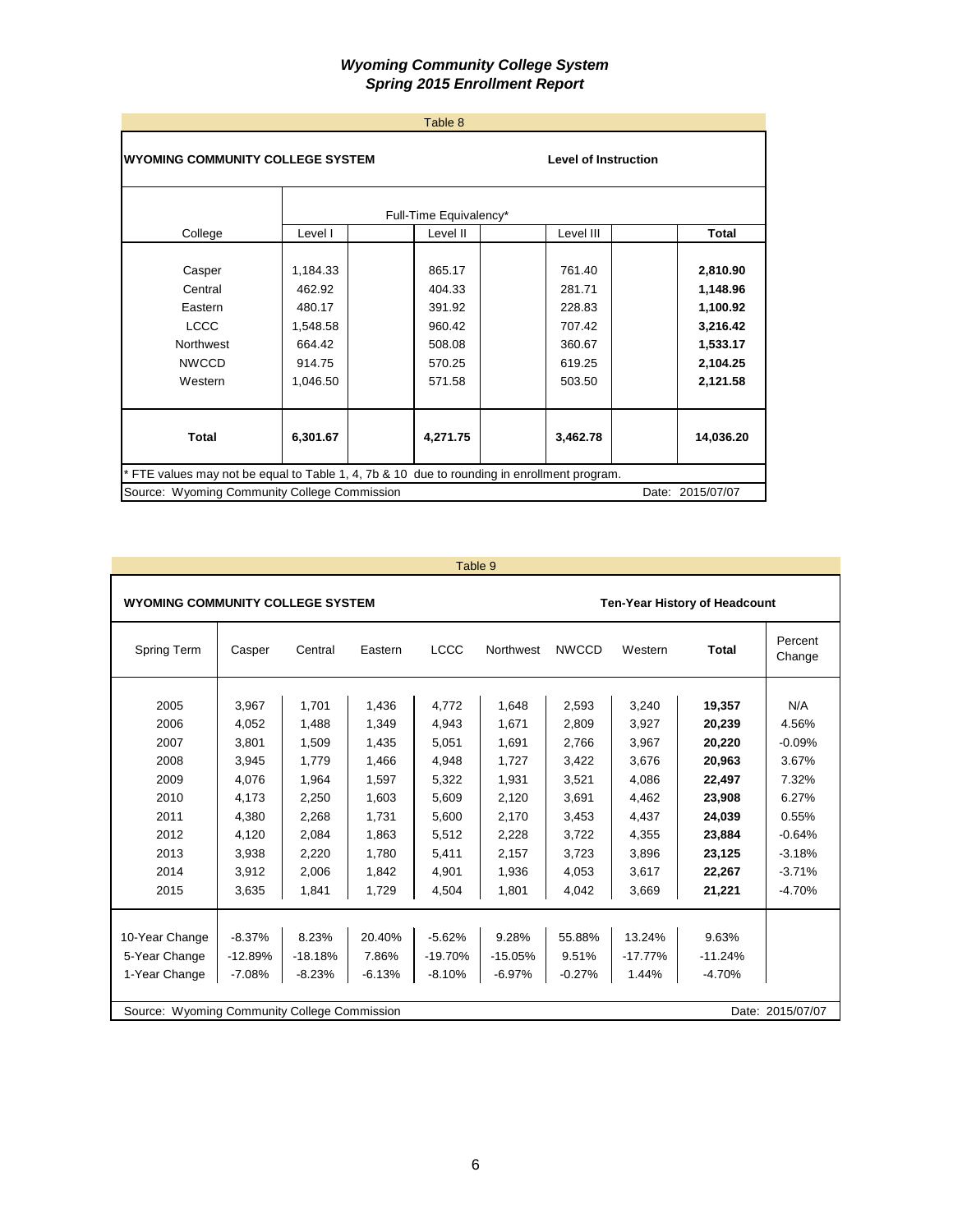# Table 10

| <b>WYOMING COMMUNITY COLLEGE SYSTEM</b>                                                     |           |           |          | Ten-Year History of FTE Enrollment* |           |              |          |           |                   |
|---------------------------------------------------------------------------------------------|-----------|-----------|----------|-------------------------------------|-----------|--------------|----------|-----------|-------------------|
| Spring Term                                                                                 | Casper    | Central   | Eastern  | <b>LCCC</b>                         | Northwest | <b>NWCCD</b> | Western  | Total     | Percent<br>Change |
| 2005                                                                                        | 2,990.30  | 1,230.20  | 845.00   | 3,234.30                            | 1,604.00  | 1,692.90     | 2,045.60 | 13,642.30 | N/A               |
| 2006                                                                                        | 3,004.10  | 1,066.90  | 808.20   | 3,313.90                            | 1,615.30  | 1,764.60     | 2,034.40 | 13,607.40 | $-0.26%$          |
| 2007                                                                                        | 2,934.10  | 1,064.30  | 853.60   | 3,491.50                            | 1,621.60  | 1,649.90     | 1,973.20 | 13,588.20 | $-0.14%$          |
| 2008                                                                                        | 3,061.60  | 1,225.30  | 975.50   | 3,441.20                            | 1,636.00  | 1,684.80     | 1,904.10 | 13,928.50 | 2.50%             |
| 2009                                                                                        | 3,191.25  | 1,330.13  | 1,055.41 | 3,695.83                            | 1,704.00  | 1,906.25     | 2,040.71 | 14,923.58 | 7.14%             |
| 2010                                                                                        | 3,374.05  | 1,570.21  | 1,090.42 | 4,095.17                            | 1,927.21  | 2,268.64     | 2,351.38 | 16,677.08 | 11.75%            |
| 2011                                                                                        | 3,513.41  | 1,533.01  | 1,071.63 | 4,158.68                            | 1,950.21  | 2,208.67     | 2,469.33 | 16,904.94 | 1.37%             |
| 2012                                                                                        | 3,289.30  | 1,484.97  | 1,164.42 | 3,963.09                            | 1,900.04  | 2,246.46     | 2,543.38 | 16,591.66 | $-1.85%$          |
| 2013                                                                                        | 3,131.48  | 1,442.30  | 1,145.71 | 3,876.42                            | 1,808.88  | 2,185.71     | 2,390.80 | 15,981.30 | $-3.68%$          |
| 2014                                                                                        | 3,084.44  | 1,283.08  | 1,194.79 | 3,515.41                            | 1,620.80  | 2,210.97     | 2,203.21 | 15,112.70 | $-5.44%$          |
| 2015                                                                                        | 2,810.90  | 1,148.96  | 1,100.92 | 3,216.42                            | 1,533.17  | 2,104.25     | 2,121.58 | 14,036.20 | $-7.12%$          |
| 10-Year Change                                                                              | $-6.00\%$ | $-6.60%$  | 30.29%   | $-0.55%$                            | $-4.42%$  | 24.30%       | 3.71%    | 2.89%     |                   |
| 5-Year Change                                                                               | $-16.69%$ | $-26.83%$ | 0.96%    | $-21.46%$                           | $-20.45%$ | $-7.25%$     | $-9.77%$ | $-15.84%$ |                   |
| 1- Year Change                                                                              | $-8.87%$  | $-10.45%$ | $-7.86%$ | $-8.51\%$                           | $-5.41%$  | $-4.83%$     | $-3.71%$ | $-7.12%$  |                   |
| * FTE values may not be equal to tables 1, 4 & 8 due to rounding in the enrollment program. |           |           |          |                                     |           |              |          |           |                   |
| Source: Wyoming Community College Commission<br>Date: 2015/07/07                            |           |           |          |                                     |           |              |          |           |                   |

| Table 11 |  |  |
|----------|--|--|

| <b>WYOMING COMMUNITY COLLEGE SYSTEM</b><br>Credit Headcount* by Race/Ethnicity                          |                                                                  |          |         |             |           |              |         |                |         |  |
|---------------------------------------------------------------------------------------------------------|------------------------------------------------------------------|----------|---------|-------------|-----------|--------------|---------|----------------|---------|--|
|                                                                                                         |                                                                  |          |         |             |           |              |         | Race/Ethnicity |         |  |
| Race/Ethnicity                                                                                          | Casper                                                           | Central  | Eastern | <b>LCCC</b> | Northwest | <b>NWCCD</b> | Western | <b>Total</b>   | Percent |  |
| <b>Black or African American</b><br>American Indian or                                                  | 41                                                               | 13       | 21      | 130         | 9         | 35           | 40      | 289            | 1.36%   |  |
| Alaskan Native                                                                                          | 18                                                               | 175      | 18      | 40          | 16        | 62           | 21      | 350            | 1.65%   |  |
| Asian<br>Native Hawaiian or Pacific                                                                     | 25                                                               | 9        | 15      | 74          | 8         | 29           | 26      | 186            | 0.88%   |  |
| Islander                                                                                                | 13                                                               | 3        | 8       | 11          | 3         | 6            | 3       | 47             | 0.22%   |  |
| Hispanic of any Race                                                                                    | 177                                                              | 141      | 118     | 468         | 127       | 197          | 400     | 1,628          | 7.67%   |  |
| White                                                                                                   | 3,173                                                            | 1,395    | 1,534   | 3,507       | 1,543     | 3,621        | 3,053   | 17,826         | 84.00%  |  |
| Two or More Races                                                                                       | 44                                                               | 42       | 12      | 23          | 27        | 68           | 51      | 267            | 1.26%   |  |
| International                                                                                           | 19                                                               | $\Omega$ | 3       | 46          | 68        | 24           | 74      | 234            | 1.10%   |  |
| Unknown                                                                                                 | 125                                                              | 63       | 0       | 205         | 0         | 0            | 1       | 394            | 1.86%   |  |
| <b>Total</b>                                                                                            | 3,635                                                            | 1,841    | 1,729   | 4,504       | 1,801     | 4,042        | 3,669   | 21,221         | 100.00% |  |
| These counts include on-campus, distance education, auditing, compressed video and telecourse students. |                                                                  |          |         |             |           |              |         |                |         |  |
|                                                                                                         | Source: Wyoming Community College Commission<br>Date: 2015/07/07 |          |         |             |           |              |         |                |         |  |